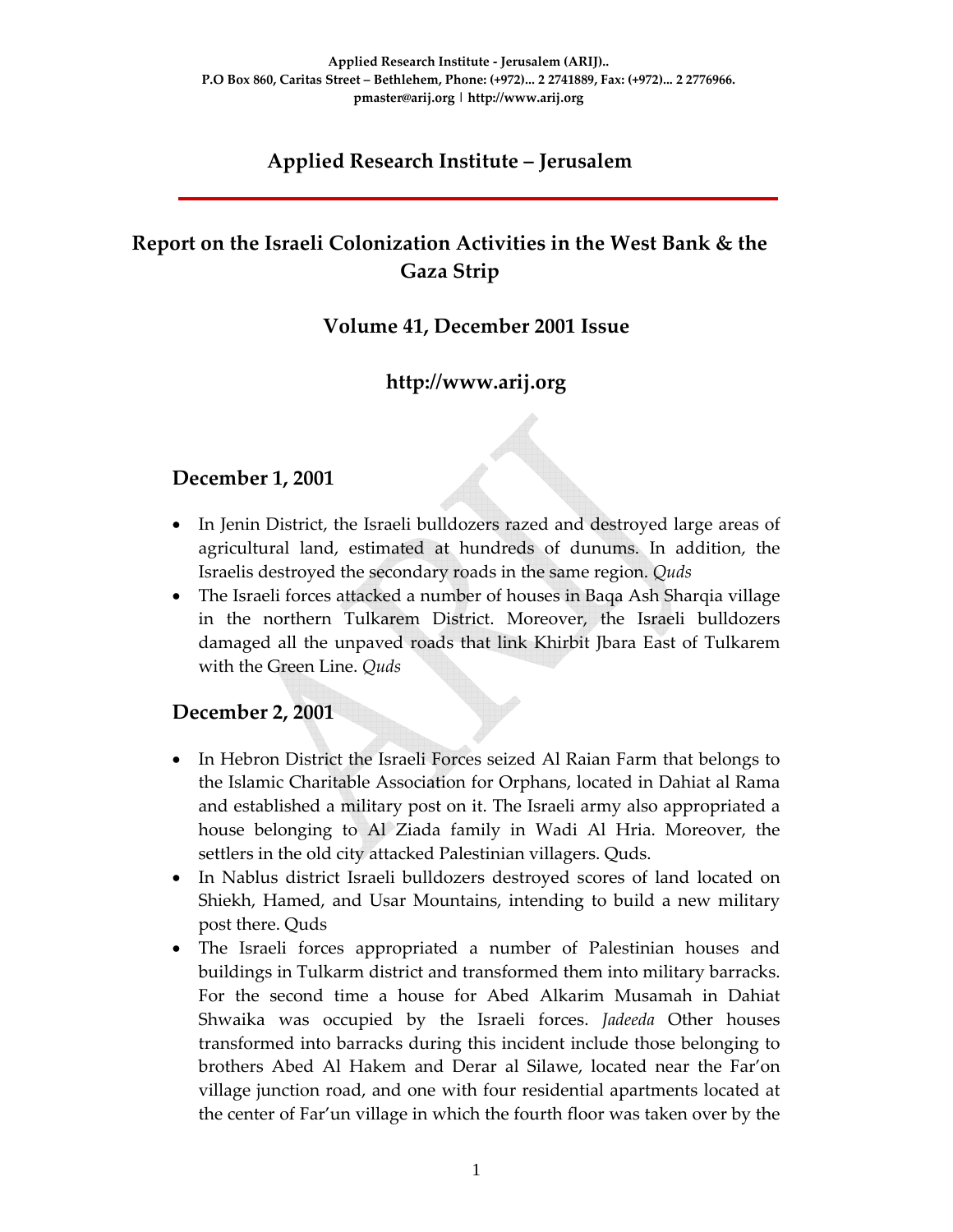military. Israeli forces also appropriated the two houses of Muhamed Al Rabi and Muhamed Abu Rabei' located in Dahiat Ertah. *Quds*

- In Bethlehem District Israeli authorities closed Wadi Al Nar road. *Quds*
- Israeli forces appropriated four houses located in Jenin district and turned them to military barracks, *Jadeeda.*

#### **December 3, 2001**

• Three Israeli tanks invaded Iktaba village, northeast Tulkarem and took over a home, turning it into military barracks. *Quds*

#### **December 4, 2001**

• In Nablus district, Israeli soldiers invaded a Palestinian residential building that belongs to the Nasief family. The 25 residents of the house were forced to abandon the house that was then transformed into military barracks. *Quds & Jadeeda*

#### **December 5, 2001**

- Israeli forces took control over the Palestinian Central Bureau of Statistics in Al‐Beireh. Palestinian sources confirmed that Israeli troops evicted the Palestinian security guards in the building and occupied it. A serious damage to the computer network, files and properties occurred . *Quds*
- The Israeli civil administration in the occupied territories issued an announcement for the beginning of a new expansion in Barqan industrial zone. The expansion will be on the land of the Palestinian village of Haris. *Quds*

#### **December 6, 2001**

- In Hebron district, Israeli forces continued to occupy three schools in the old city that had been turned into a military barracks. Two thousands students were forced to leave the schools a year ago. *Quds* In Qalqilya, medical teams were not allowed to pass the checkpoints that surround the city in order to reach their health centres. Doctors and nurses were on their way to give vaccinations for babies. In addition to public health, the Israeli closure has lead to extensive damage in the agricultural and educational sectors in the Qalqilia District. *Quds*
- In a press interview, Ben Eleizar, the Israeli Defence Minister said "we demolished 300 houses and damaged 175 greenhouse in Gaza Strip during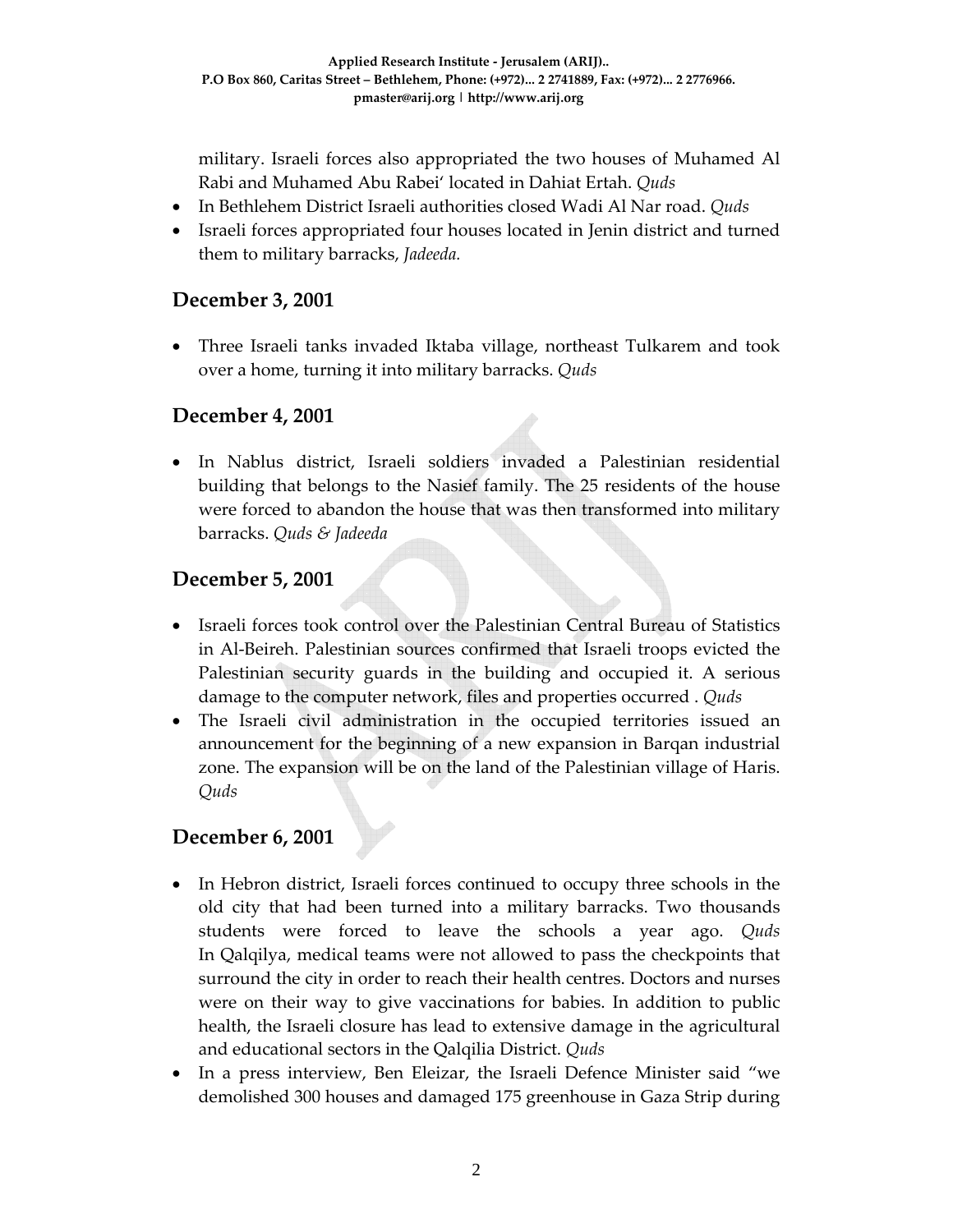the first year of Al‐Intifada. Another 5,500 agricultural dunums were destroyed and 4,500 dunums planted with vegetables were damaged by Israeli forces." *Quds*

- In Jenin, seven Israeli tanks and several bulldozers cut the main road between Jenin and Burqin. Ten‐meter trenches had been dug in order to close the road. Damage occurred to the telephone and electrical networks and several citrus trees from a nearby orchard were uprooted. *Quds & Jadeeda.*
- In Hebron, Israeli forces closed all the main roads leading to the Ibrahimi mosque. Concrete blocks were place in the entrance of the mosque to prevent any Palestinian from entering. *Quds*

## **December 8, 2001**

• Israeli forces established a new military post north of Qalqiliya. From this position, soldiers can see all around the Qalqiliya District. *Quds*

## **December 9, 2001**

- In Jerusalem District, Israeli authorities appropriated one house in 'Anata village and it turned it into military barracks. Moreover, Israeli authorities ruined one house that belonges to Mu'tasem Mahlof, and burned another one belonging to Wajeh Abu Al Aon. *Quds*
- In Nablus District, Israeli forces appropriated three houses in 'Iraq Burin village. The house belonged to Faris Qadus, 'Azat Deib, and Ayman Abed Al Qader. Moreover, Israeli forces damaged about 20 olive trees that belonged to As'ad Salim in 'Azon village. *Quds*

# **December 10, 2001**

- In Hebron, settlers continued their aptitude for savagery when they attacked two students, Samah and Mufida Al‐Sharabati. The incident occurred while the two students were in their way to school at the centre of Hebron city. In addition, settlers threw stones and fired guns at Palestinians. *Quds*
- In Tulkarem, the Israeli forces invaded the house of Mr. Frej. Israeli soldiers turned the house into military barracks after they drove out his family. *Quds*
- In Bethlehem, Israeli soldiers at the western checkpoints used tear gas and a helicopter in order to scare away Palestinian workers who were using alternative roads in order to bypass the Israeli checkpoint. Eyewitness said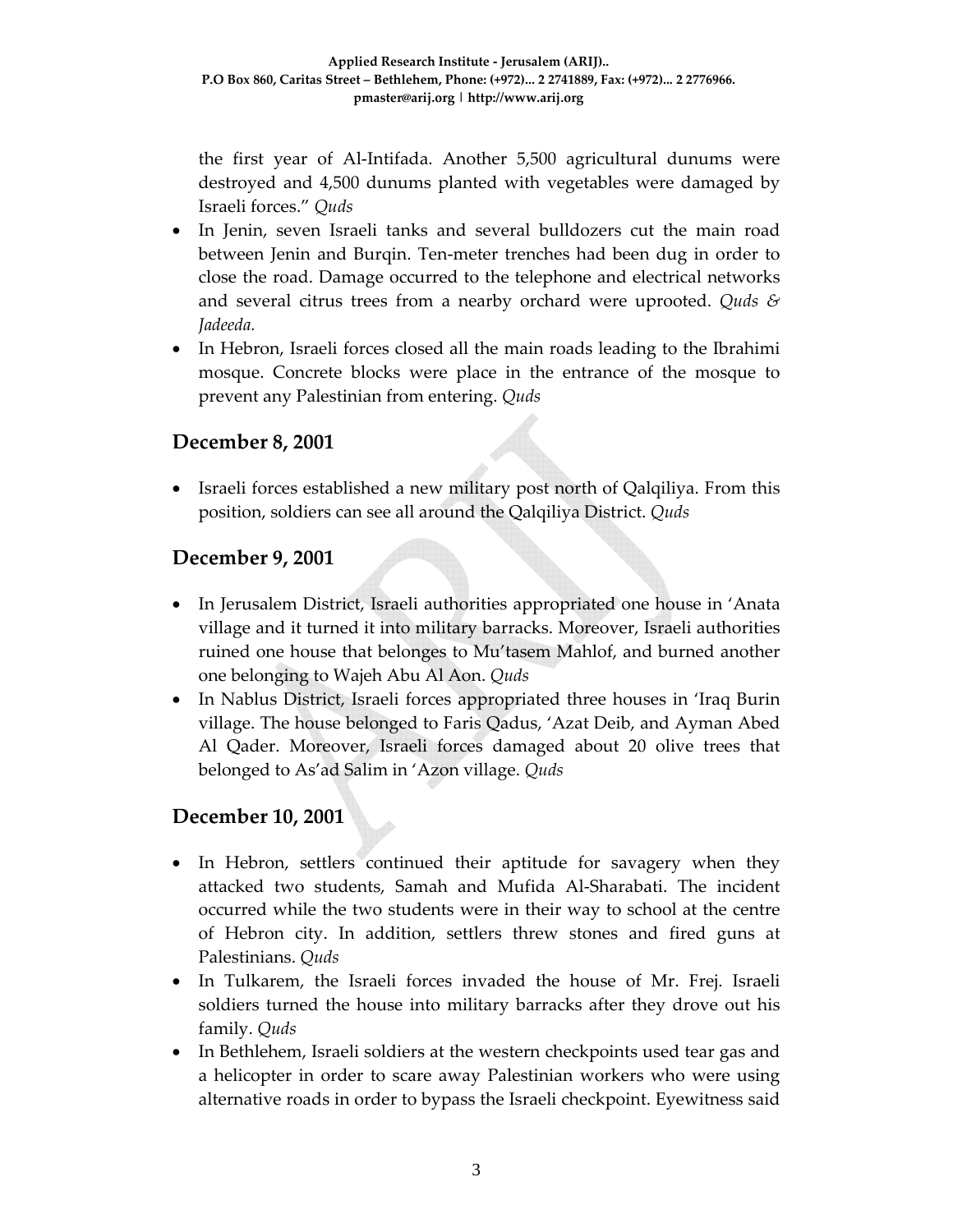that Israeli soldiers used police dogs in their aggression against the Palestinian workers. *Quds*

# **December 11, 2001**

• Israeli forces bulldozed areas of Sinjil village in Ramallah District and uprooted about 200 olive trees, in order to expropriate these areas to the nearby Ma'ali Livonah settlement. *Jadeda*

# **December 12, 2001**

- In Bethlehem District, the municipality protested about the opening of a road by Israeli forces. This road started from Gron Al Hums, alongside Israeli military base # 30, north of Bethlehem. The road connects Har Homa with Gilo settlement and with the Tunnel road. This road was erected in areas that belong to an Orthodox convent and the adjacent Alwata area. The action was also protested because the road further segregates Jerusalem from the Bethlehem district and the southern West Bank. *Quds*
- In Tulkarem District, Israeli forces destroyed the house of Mu'tasem Makhlob after they droved out its residents. Eyewitnesses said that the soldiers blew up the house with dynamite. Moreover, Israeli forces droved out the residents of the Wajih Abu Al 'Aun household and then burned their home. *Quds*
- Israeli tanks bulldozed 200 dunums of olive trees in Salem village, located in Nablus District. *Jadeeda*

# **December 13, 2001**

• The Israeli forces are constructing a permanent military checkpoint south of Qalandiya refugee camp in the Ramallah District. Eyewitness said that they brought all the equipment needed for the constructions and they built military posts on the surrounding mountains. The Qalandiya temporary and permanent military checkpoints are near the Qalandiya airport. The military checkpoint was constructed in order to prevent Palestinian people from travelling to Jerusalem. *Quds*

#### **December 18, 2001**

• In Nablus District, eyewitnesses said that Israeli bulldozers destroyed a spring in Yanun Village. In addition, the Israeli forces razed wide areas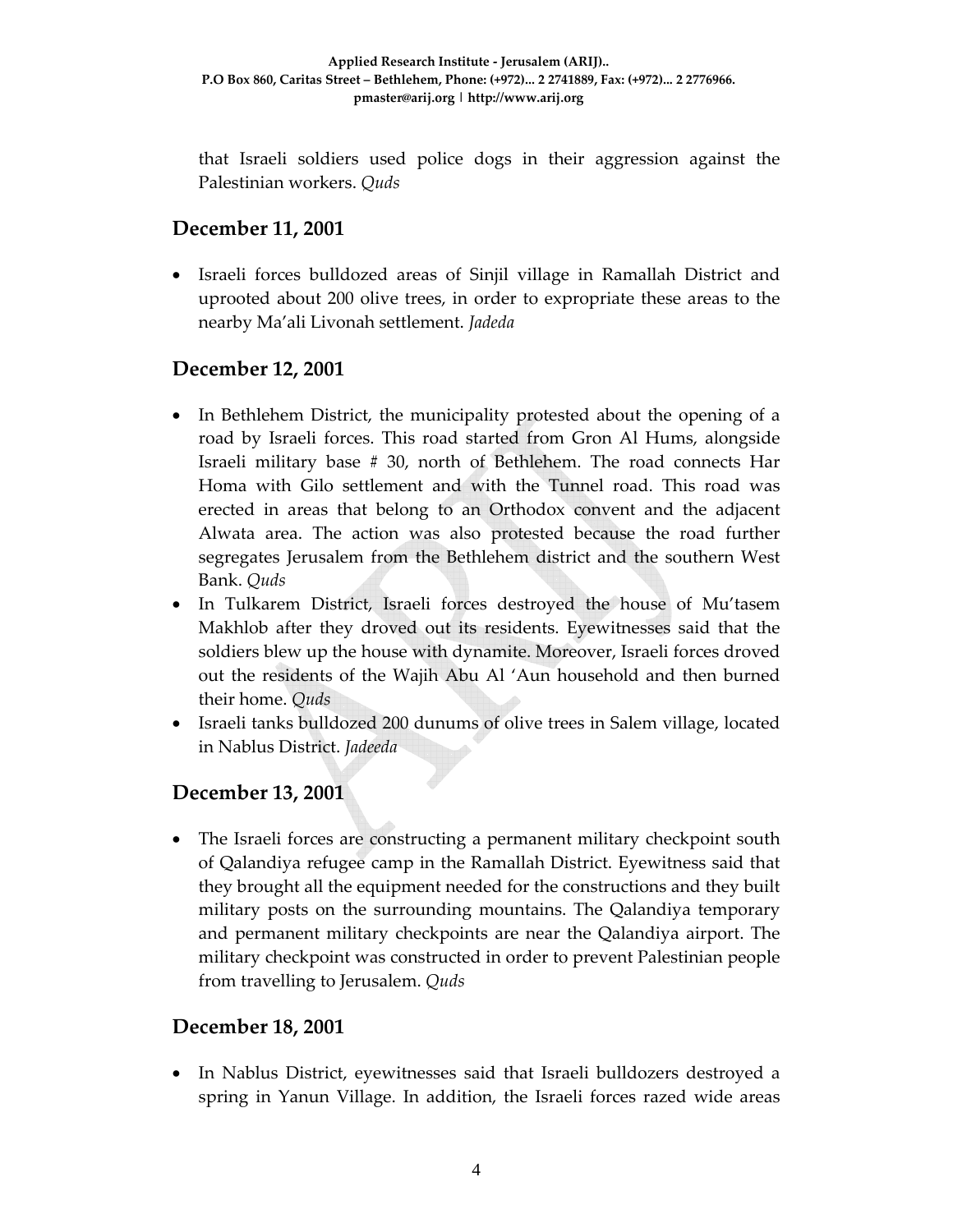that belong to the villagers in Al Kasarat area of Kafr Qallil village. Israeli bulldozers also bulldozed Tubas Tayasir road and piled dirt mounds on it. *Quds*

## **December 19, 2001**

- In Nablus District, a group of armed settlers from a settlement outpost east of Kafr Qallil village ploughed land belonging to the villagers of Kafr Qallil and Burin. Ali Mahmoud Hamed said that the settlers cultivated other lands west of Ain Machna with different kinds of plants. These areas belong to Ali Hamed, Wartha Gafana, Aabed al Rahman Mansour, and So'od Abed al Rahman. *Quds*
- Israeli tanks bulldozed thousands of dunums of olive trees in northeast Wad Abed Al Rahman. Eyewitnesses said that three tanks with Israeli soldiers bulldozed wide areas and uprooted thousands of olive trees to construct a new seven‐kilometre settlement road. The area lost is estimated at 840 thousand dunums, mainly planted with olives, almonds and grape vineyards. *Jadeda*
- The Israeli Central Bureau of Statistics recorded that the population of the settlements in the West Bank and Gaza Strip increased by 4.4% during the previous nine months of the year. During the previous five years the population increased 8%. Moreover, the above source published information about the percentage of increase in the population of the settlements for the years 2000 and 2001. The table below shows the percentage of increase in Israeli settlers in selected settlements. *Quds*

| <b>Settlement Name</b> | $\%$ increase in 2001<br>$\%$ increase in 2000 |     |
|------------------------|------------------------------------------------|-----|
| Ma'ale Adummim         | 47.0                                           | 2.8 |
| Gip'at Za'af           | 2.6                                            | 1.9 |
| Arial                  | 3.5                                            | 2.1 |
| Oranit                 | 6.0                                            | 1.5 |
| Efrat                  | 3.2                                            | 1.9 |
| Allon Shevut           | 20.0                                           | 7.0 |
| <b>Bet El</b>          | 8.3                                            | 5.6 |
| Karni Shomron          | 5.5                                            | 2.2 |

**December 20, 2001**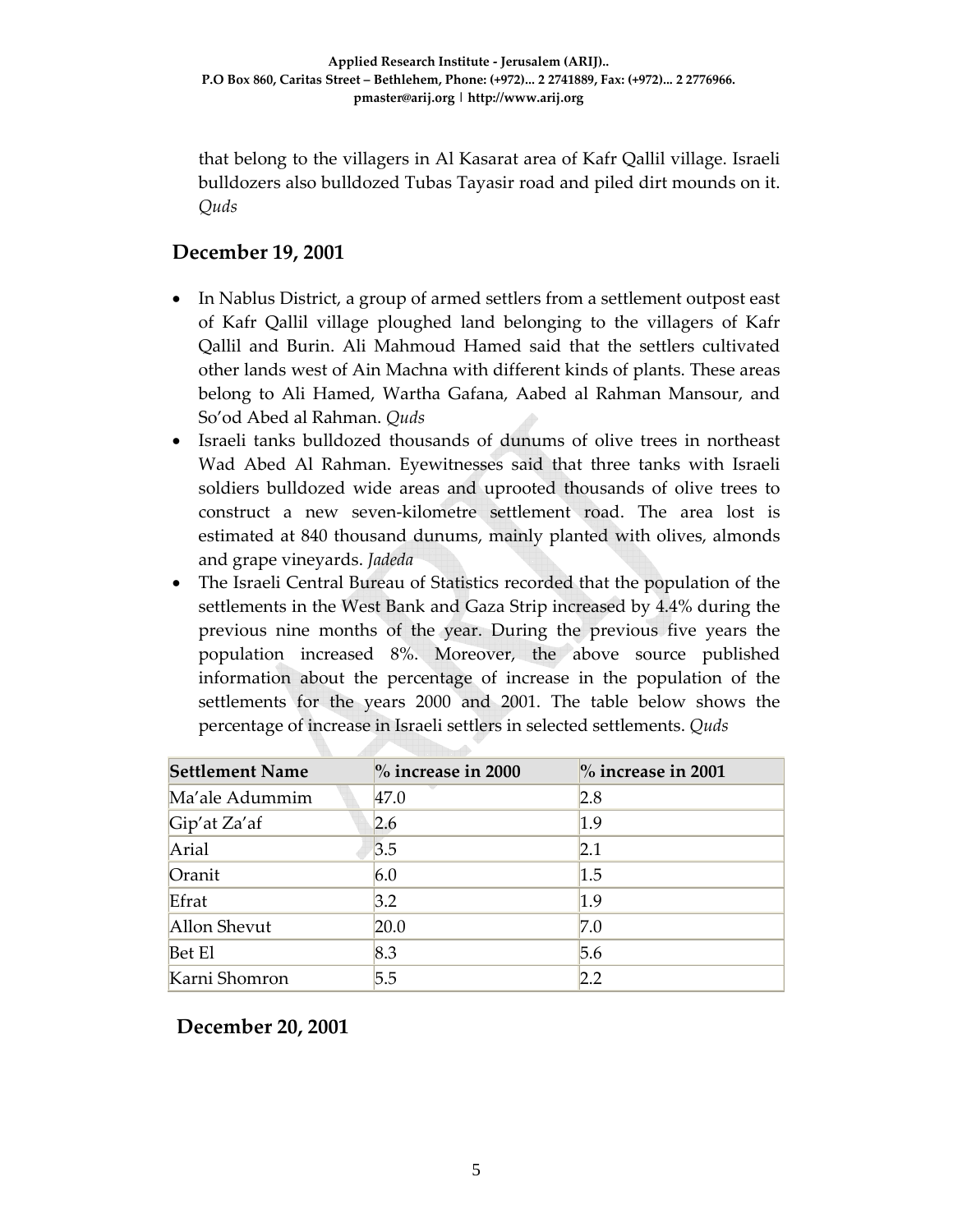- Israeli military forces occupied the house of Doctor Shwqi Sobha in 'Attil village, north of Tulkarm, but they left the house after four hours. *Quds & Jadeda*
- In Jerusalem District, Israeli forces destroyed a large section of the electricity network northwest of Jerusalem. This network supplied 15 villages with electricity. The same electric company suffered damage before when electricity poles were downed by Israeli attacks. *Quds*

## **December 21, 2001**

- Al *Quds* Newspaper said that according to the Israeli newspaper, Kol H'air, the Jerusalem municipality asked the Ministry of Finance for funds to renovate about 500 houses in Gilo settlement and an additional 1,100 houses there after one month. *Quds*
- In Nablus District, Israeli tanks bulldozed a number of ditches and put dirt mounds on the main and by pass roads in different parts of Nablus. *Jadeda*

# **December 22, 2001**

• An old man was seriously injured due to a car accident. Later on it was found that an Israeli settler deliberately hit the old man while he was passing the main road near Habla village in Qalqiliiya district. *Jadeda*

# **December 23, 2001**

- In Jerusalem District, the Israeli Minster of Tourism decided to continue construction within Al Sahera gate in the Old City of Jerusalem. This construction is part of an older project of Arial Sharon's in 1990, which included building 200 units of housing for settlers in the Muslim Quarter. *Quds*
- Israeli tanks bulldozed about five kilometres of a new settlement road in the lands of Qaryut villagers in Nablus district. The villagers said that this settlement road will link 'Alit and Shilo settlements. *Jadeda*

#### **December 24, 2001**

• In Nablus District, a group of settlers burned a truck carrying vegetables and fruits beside Al Lubban Ash Sharqiya village. The truck's owner, Hasan Balota, said that colonist attacked the truck while it was parked at a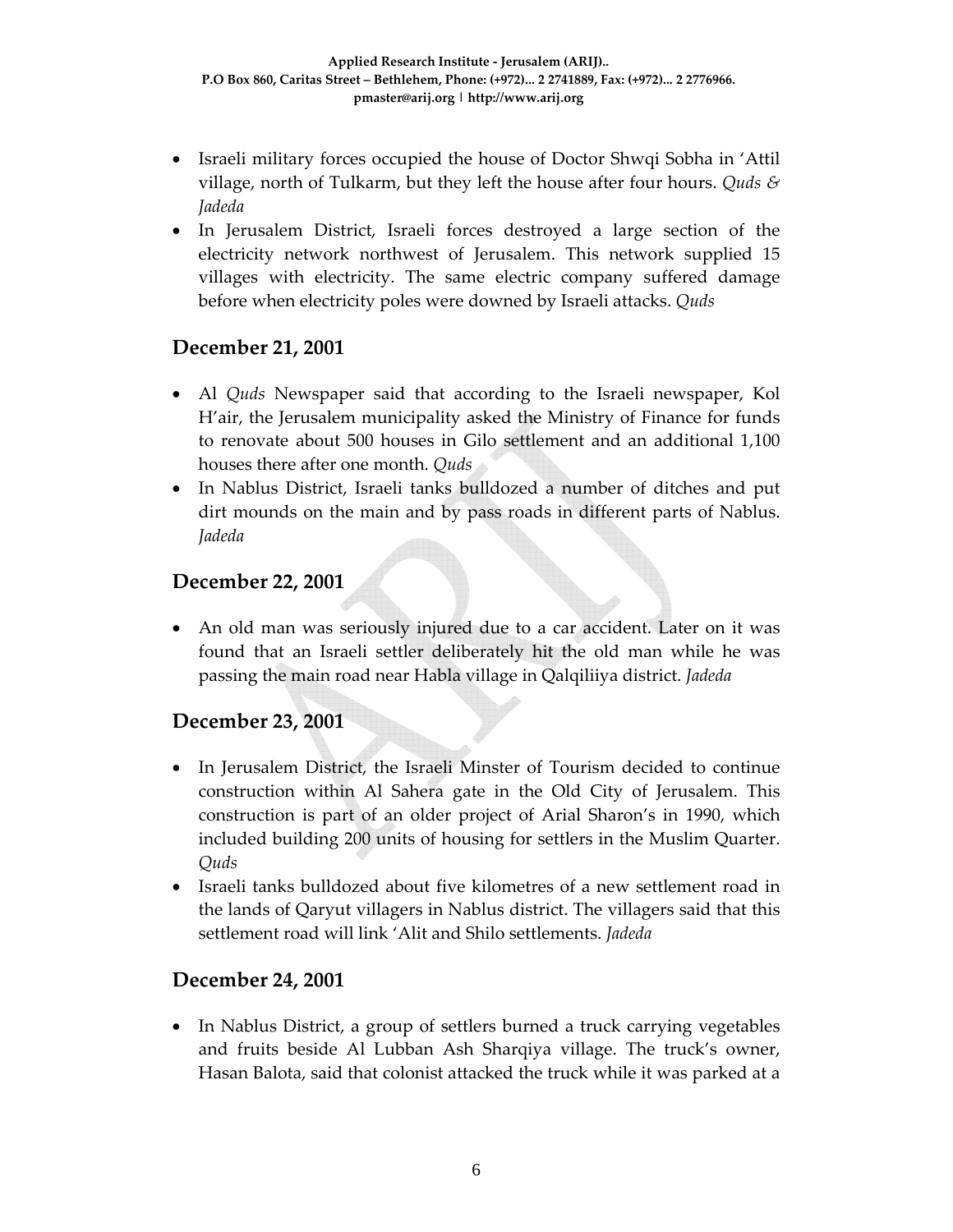gas station. The settlers also burned a second car that was parked at the same gas station. *Quds*

# **December 25, 2001**

• In Qalqilyah District, the villagers of Jayyus village were forbidden from going to their agricultural land by Israeli soldiers. The crops on this land are threatened with ruin because it is time for their harvesting. *Quds & Jadeda*

# **December 26, 2001**

- An old man named 'Abdat from Nablus was attacked by young armed settlers and threatened with guns while he was tending his sheep in Alwadi Ash Sharqi, on the old road between 'Orta and Aqraba. He fled for his life, leaving his 65 sheep, upon which he is economically dependant, behind. He complained to the Palestinian police who reported the incident to the Israeli forces. But the Israelis claimed that the old man fabricated his story. *Quds*
- In Jenin District, Israeli forces stormed one house and turned it to military outpost. *Quds*
- In Nablus District, Israeli Tanks uprooted tens of fruit trees in the lands of Beita and 'Asira Ash Shamaliya villages. The villagers of Deir Sharaf reported that Israeli tanks uprooted more fruit trees in a different location. The Israeli authorities justified the action by saying the trees were close to the by pass roads that run near Nablus city. *Jadeda*

#### **December 27, 2001**

• In Salfit District, a group of settlers attacked and hit Mahmoud Suliman while he was returning from work to his home in Deir Istiya. He was seriously injured and lost his memory. *Quds*

#### **December 28, 2001**

• In Nablus District, eyewitnesses reported that five settlers blocked the bypass road north of Huwwara village, throwing stones at Palestinian cars and forbidding them from passing.

#### **December 29, 2001**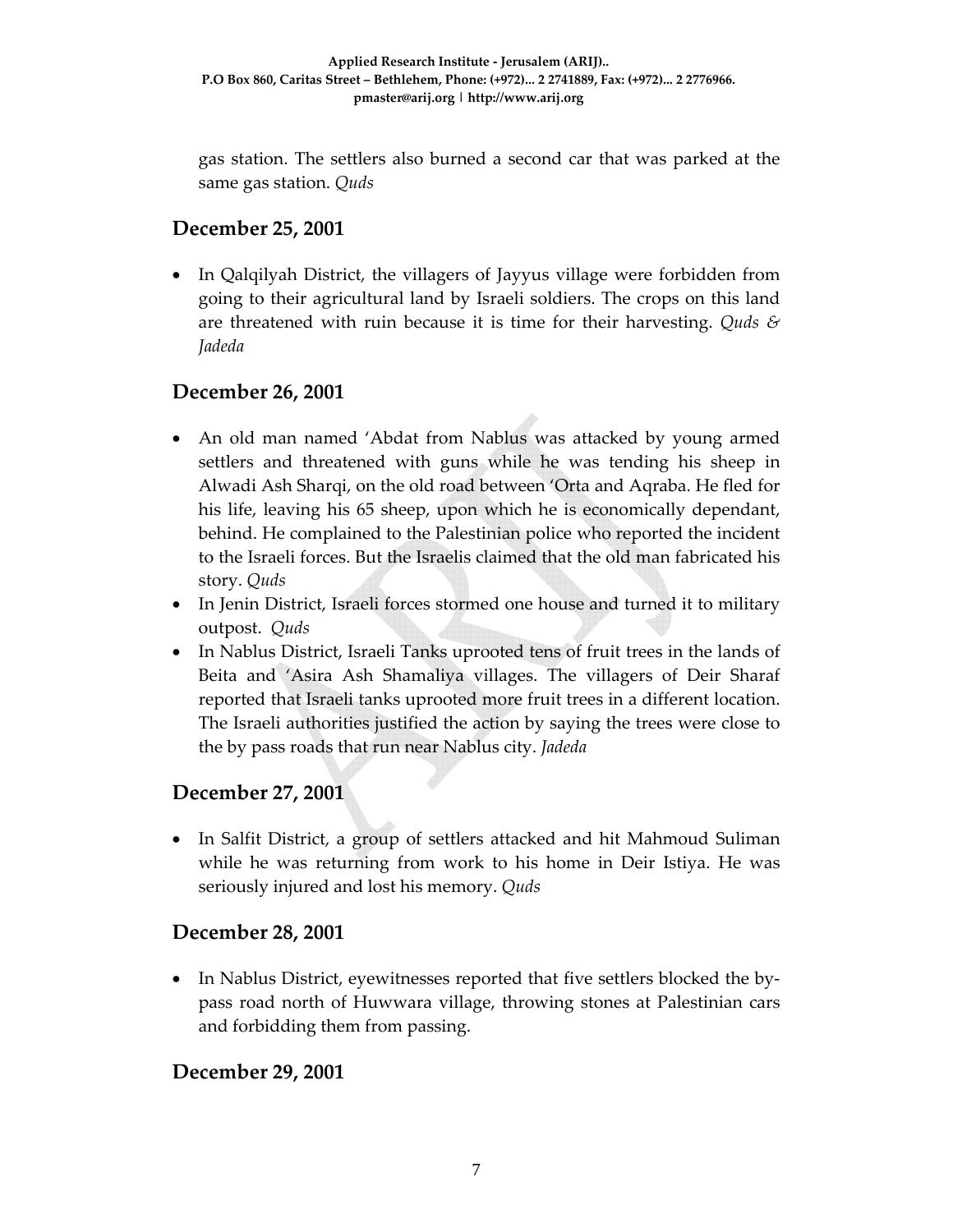- Israeli forces seized a garbage truck, which belongs to the village association of Beit Surik, which located northwest of Jerusalem. Khaled Al 'Aza, Adminstrator of Local Government in Jerusalem said that this was a continuation the policy of forbidding the garbage truck from reaching the garbage dump. *Quds*
- In Nablus District, Israeli forces with eight military vehicles and several of tanks bulldozed the main road that leads to 'Araq Borin village, thus blocking all the roads to the village with dirt mounds. *Quds & Jadeda*

# **December 30, 2001**

- The settlers of Yitshar settlement bulldozed wide areas of the land that belongs to 'Asira Al Qibliya village in Nablus district and uprooted about 200 of olive trees. The land belongs to the brothers Mohamed and Yosef 'Asaira. *Quds*
- The Governate Committee for Planning and Construction agreed on the arrangement for building a new 630‐unit residential settlement in the Armone H'ntsif region on Jabal al Mukabbir. *Quds*
- Israeli Bulldozers destroyed the only paved road in 'Araq Borin village in Nablus District. Yosef Qados said that the villagers had to walk about seven kilometres on foot to reach Nablus city. He also reported that bulldozers uprooted olive trees belonging to As'ad Q'adan. *Quds*
- In Tulkarm District, Israeli bulldozers closed all the main roads and tracks with dirt mounds in Dahiat Showaikah, destroying phone lines and poles in the process. The action is for the isolation of this village. *Quds*
- The colonist of Hagai settlement attacked the farmers of al Rihaia village and fired guns at them. The farmers were about to cultivate their lands with olive trees and vineyards. Moreover, the colonist uprooted hundreds of olive trees that had been cultivated before. Earlier, Israeli authorities had declared plans to erect a new settlement close to Hagai. This will result in more lands seized from the villagers. *Jadeeda*

# **December 31, 2001**

- A group of settlers in Biddu village, northwest Jerusalem, uprooted hundreds of olive trees that belonged to Samir Mansour. Mansour said that group from Hadash settlement had attacked his land before. The settlers hope that they can force him to leave his land. *Quds*
- In Nablus District, Israeli tanks continued bulldozing and uprooted hundreds of olive and fruit trees in Qusin village. *Quds & Jadeda*